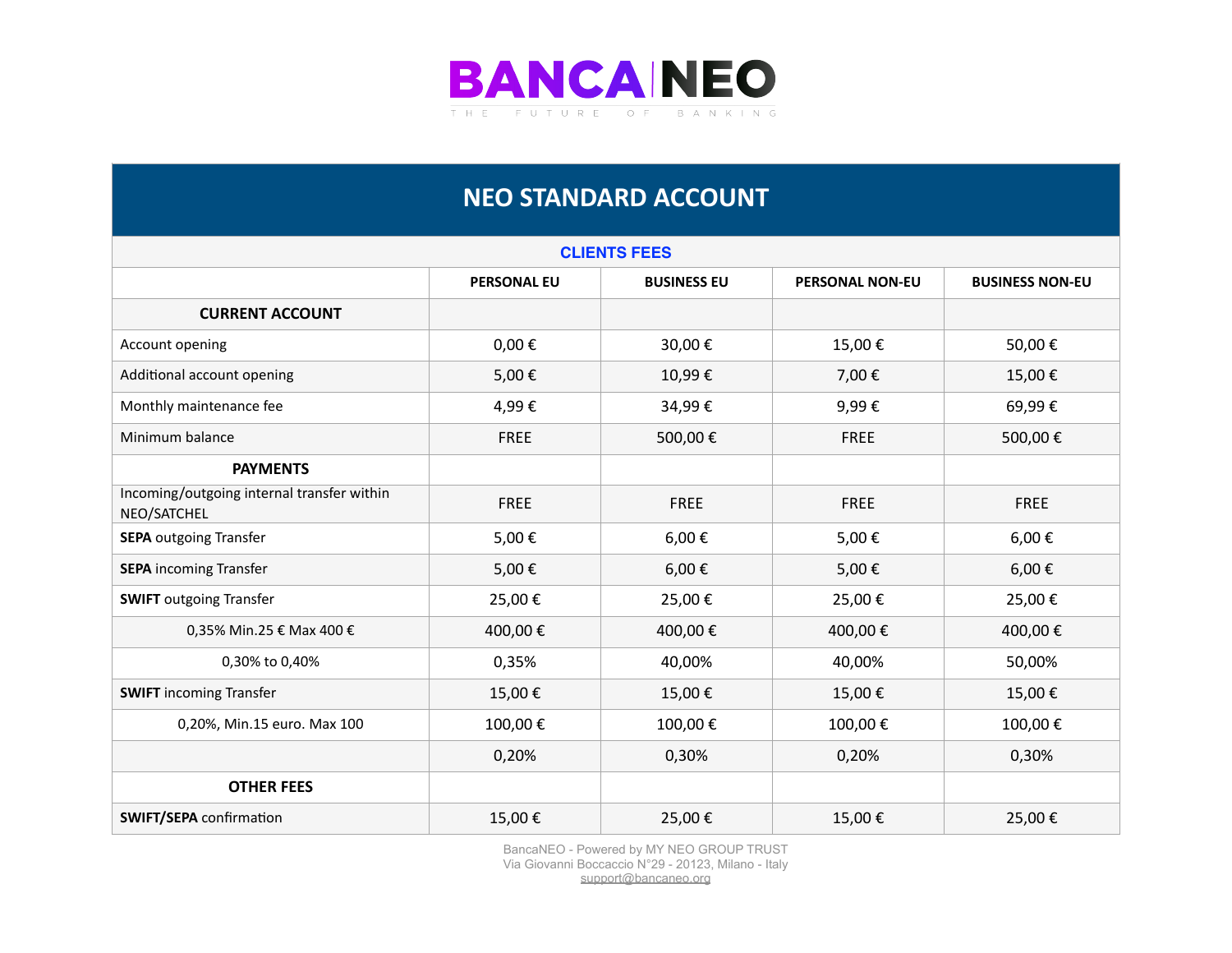

| <b>NEO STANDARD ACCOUNT</b>         |                    |                    |                        |                        |  |
|-------------------------------------|--------------------|--------------------|------------------------|------------------------|--|
| <b>CLIENTS FEES</b>                 |                    |                    |                        |                        |  |
|                                     | <b>PERSONAL EU</b> | <b>BUSINESS EU</b> | <b>PERSONAL NON-EU</b> | <b>BUSINESS NON-EU</b> |  |
| Payment reversal fee                | 70,00€             | 70,00€             | 70,00€                 | 70,00€                 |  |
| Account closing                     | $0,00 \in$         | 70,00€             | $0,00 \in$             | 70,00€                 |  |
| Compliance audit                    | 150,00€            | 600,00€            | 150,00€                | 600,00€                |  |
| Official reference letter           | 20,00€             | 20,00€             | 20,00€                 | 20,00€                 |  |
| Amendment request                   | 20,00€             | 30,00€             | 20,00€                 | 30,00€                 |  |
| <b>CARD TARIFS / FEES</b>           |                    |                    |                        |                        |  |
| <b>CARD ISSUANCE</b> (plastic card) | 10,00€             | 20,00€             | 10,00€                 | 20,00€                 |  |
| <b>VIRTUAL CARDS</b>                |                    |                    |                        |                        |  |
| Monthly card fee                    | 3,00€              | 5,00€              | 5,00€                  | 6,00 $\epsilon$        |  |
| <b>ISSUING</b>                      | 1,00 €             | 3,00€              | 3,00€                  | 4,00 €                 |  |
| <b>PHYSICAL CARDS</b>               |                    |                    |                        |                        |  |
| Monthly card fee                    | 5,00€              | 7,00 €             | 8,00€                  | 10,00 €                |  |
| Card loading fee                    | 0,15% or 5,00€     | 0,15% or 5,00€     | 0,15% or 5,00€         | 0,15% or 5,00€         |  |
| ATM/Cash domestic                   | 1,25€              | 1,25€              | 1,25€                  | 1,25€                  |  |
| ATM/Cash international              | $2\% + 1,00 \in$   | $2\% + 1,00 \in$   | $2\% + 1,00 \in$       | $2\% + 1,00 \in$       |  |
| POS purchases domestic              | $0,3% + 0,15€$     | $0,3% + 0,15€$     | $0,3% + 0,15€$         | $0,3% + 0,15€$         |  |
| POS purchases international         | $1,5%$ + 0,75€     | $1,5% + 0,75E$     | $1,5% + 0,75E$         | $1,5% + 0,75 \in$      |  |
| <b>Transaction decline</b>          | 2,00€              | 2,00€              | 2,00€                  | 2,00€                  |  |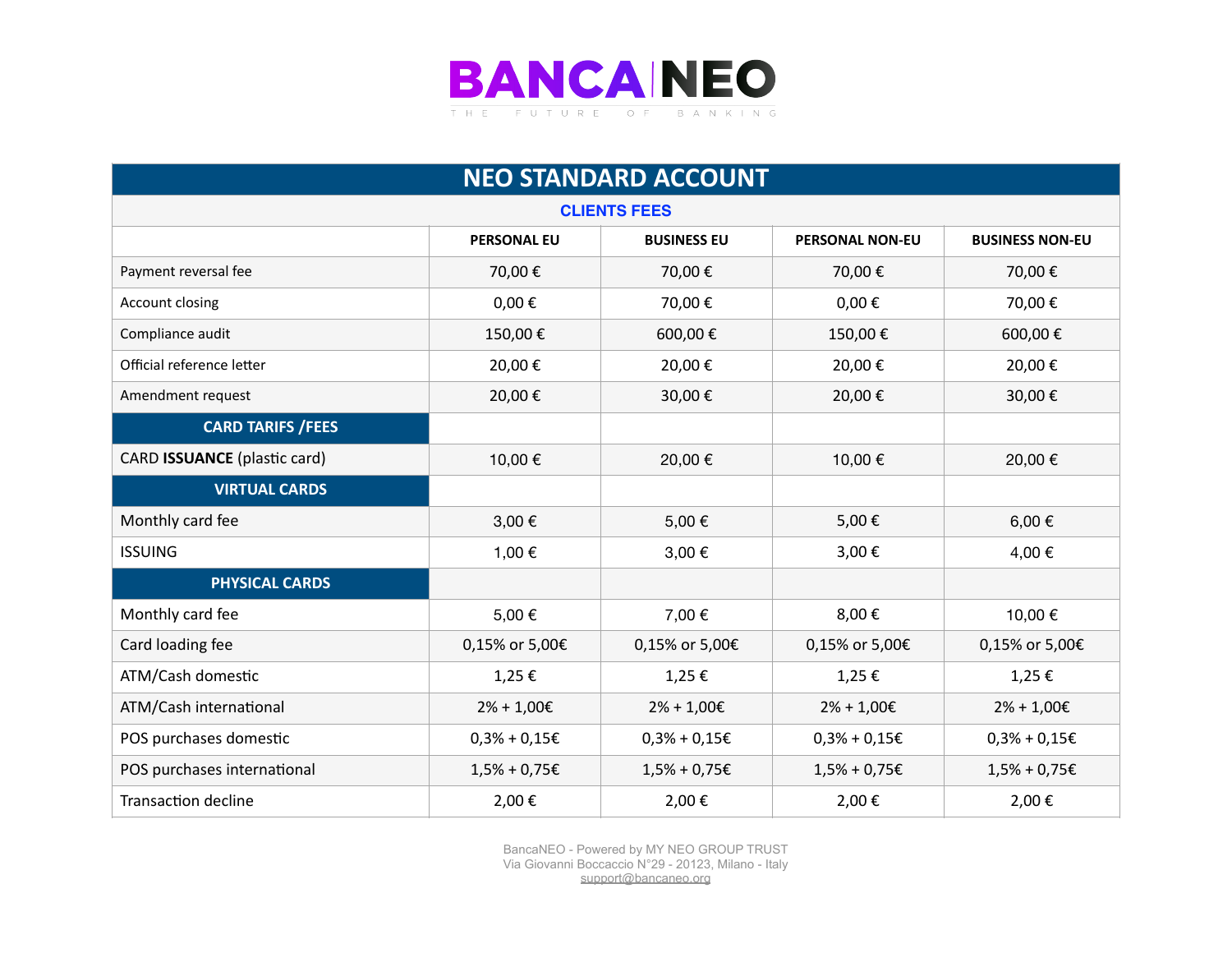

| <b>NEO STANDARD ACCOUNT</b>                               |                    |                    |                        |                        |
|-----------------------------------------------------------|--------------------|--------------------|------------------------|------------------------|
| <b>CLIENTS FEES</b>                                       |                    |                    |                        |                        |
|                                                           | <b>PERSONAL EU</b> | <b>BUSINESS EU</b> | <b>PERSONAL NON-EU</b> | <b>BUSINESS NON-EU</b> |
| Pin Change fee                                            | 2,00€              | 2,00€              | 2,00€                  | 2,00€                  |
| Card replacements                                         | 5,00€              | 5,00€              | 5,00€                  | 5,00€                  |
| Card recycling fee (Support Plastic<br>Recycling Charity) | 3,00€              | 3,00€              | 3,00€                  | 3,00€                  |
| <b>ATM Balance Inquiry</b>                                | 1,00€              | 1,00€              | 1,00€                  | 1,00€                  |
| Refundable deposit                                        | 30,00€             | 30,00€             | 30,00€                 | 30,00€                 |
| Card statement *                                          | 45,00€             | 45,00€             | 45,00€                 | 45,00€                 |
| <b>CARD SHIPPING</b>                                      |                    |                    |                        |                        |
| Express shipping EU (2-3 days)                            |                    |                    | 50,00€                 |                        |
| Express shipping worldwide (3-5 days)                     |                    |                    | 80,00€                 |                        |
| Regular post shipping (15-20 days)                        |                    |                    | 5,00€                  |                        |
| <b>CARD LIMITS</b>                                        |                    |                    |                        |                        |
| ATM - Max value per transaction                           | 500,00€            | 500,00€            | 500,00€                | 500,00€                |
| ATM - Max number per day                                  | 10,00€             | 10,00€             | 10,00€                 | 10,00€                 |
| ATM - Max value per day                                   | 2.500,00€          | 2.500,00€          | 2.500,00€              | 2.500,00€              |
| Ecommerce - Max value per transaction                     | 2.500,00€          | 2.500,00€          | 2.500,00€              | 2.500,00€              |
| Ecommerce - Max number per day                            | 20,00€             | 20,00€             | 20,00€                 | 20,00€                 |
| Ecommerce - Max value per day                             | 2.500,00€          | 2.500,00€          | 2.500,00€              | 2.500,00€              |
| Purchases - Max value per transaction                     | 5.000,00€          | 5.000,00€          | 5.000,00€              | 5.000,00€              |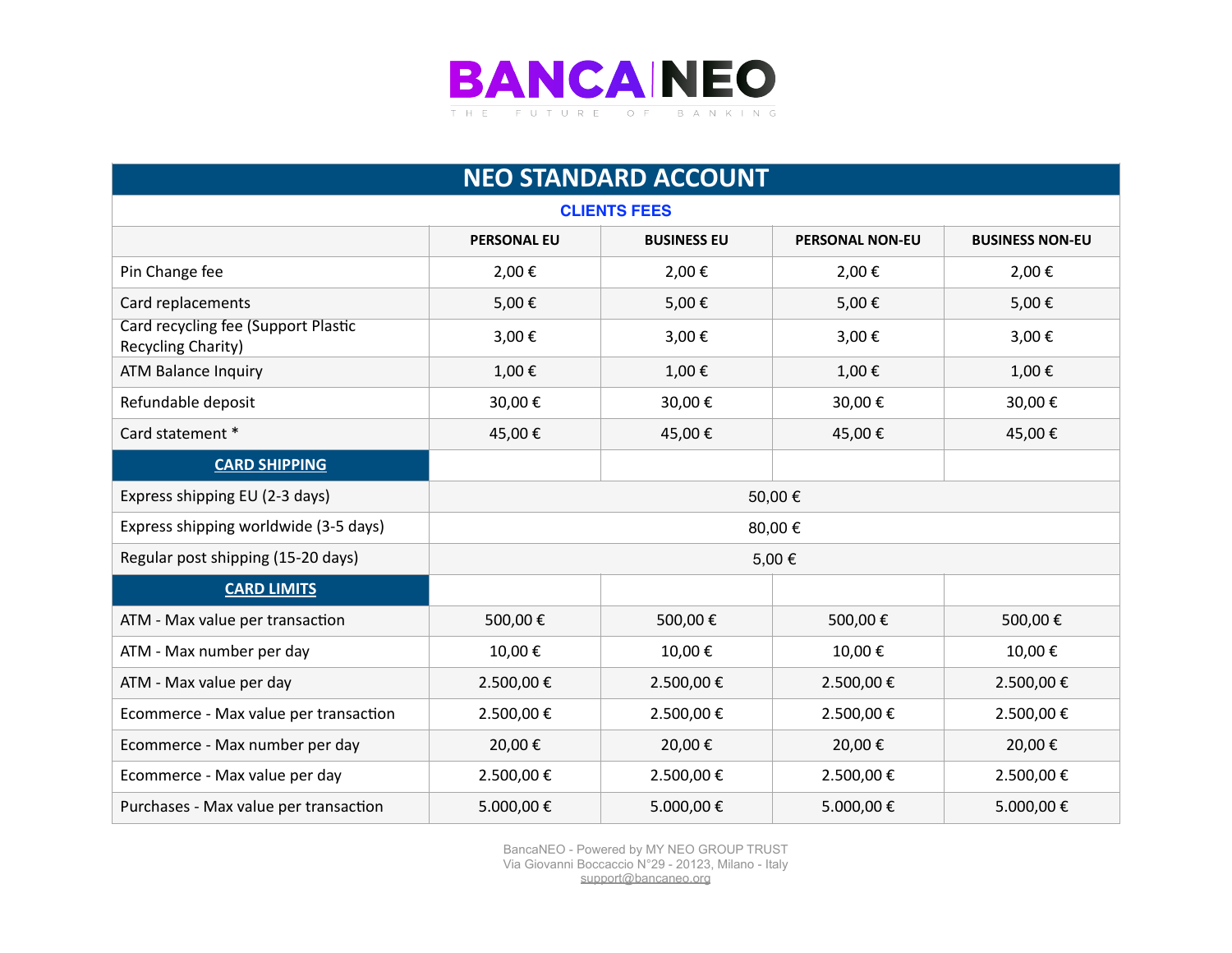

| <b>NEO STANDARD ACCOUNT</b>                                                                  |             |                     |              |             |  |
|----------------------------------------------------------------------------------------------|-------------|---------------------|--------------|-------------|--|
|                                                                                              |             | <b>CLIENTS FEES</b> |              |             |  |
| <b>PERSONAL EU</b><br><b>BUSINESS EU</b><br><b>PERSONAL NON-EU</b><br><b>BUSINESS NON-EU</b> |             |                     |              |             |  |
| Purchases - Max number per day                                                               | 20,00 €     | 20,00€              | 20,00€       | 20,00€      |  |
| Purchases - Max value per day                                                                | 20.000,00 € | 20.000,00€          | 20.000,00 €  | 20.000,00 € |  |
| Card max balance                                                                             | 20.000,00€  | 20.000,00€          | 20.000,00€   | 20.000,00€  |  |
| Daily load limit                                                                             | 5.000,00 €  | 5.000,00 €          | 5.000,00 €   | 5.000,00 €  |  |
| Monthly load limit                                                                           | 20.000,00 € | 20.000,00 €         | 20.000,00 €  | 20.000,00 € |  |
| Yearly load limit                                                                            | 200.000,00€ | 200.000,00 €        | 200.000,00 € | 200.000,00€ |  |
| $*$ – Card statement for the last 3 months - free                                            |             |                     |              |             |  |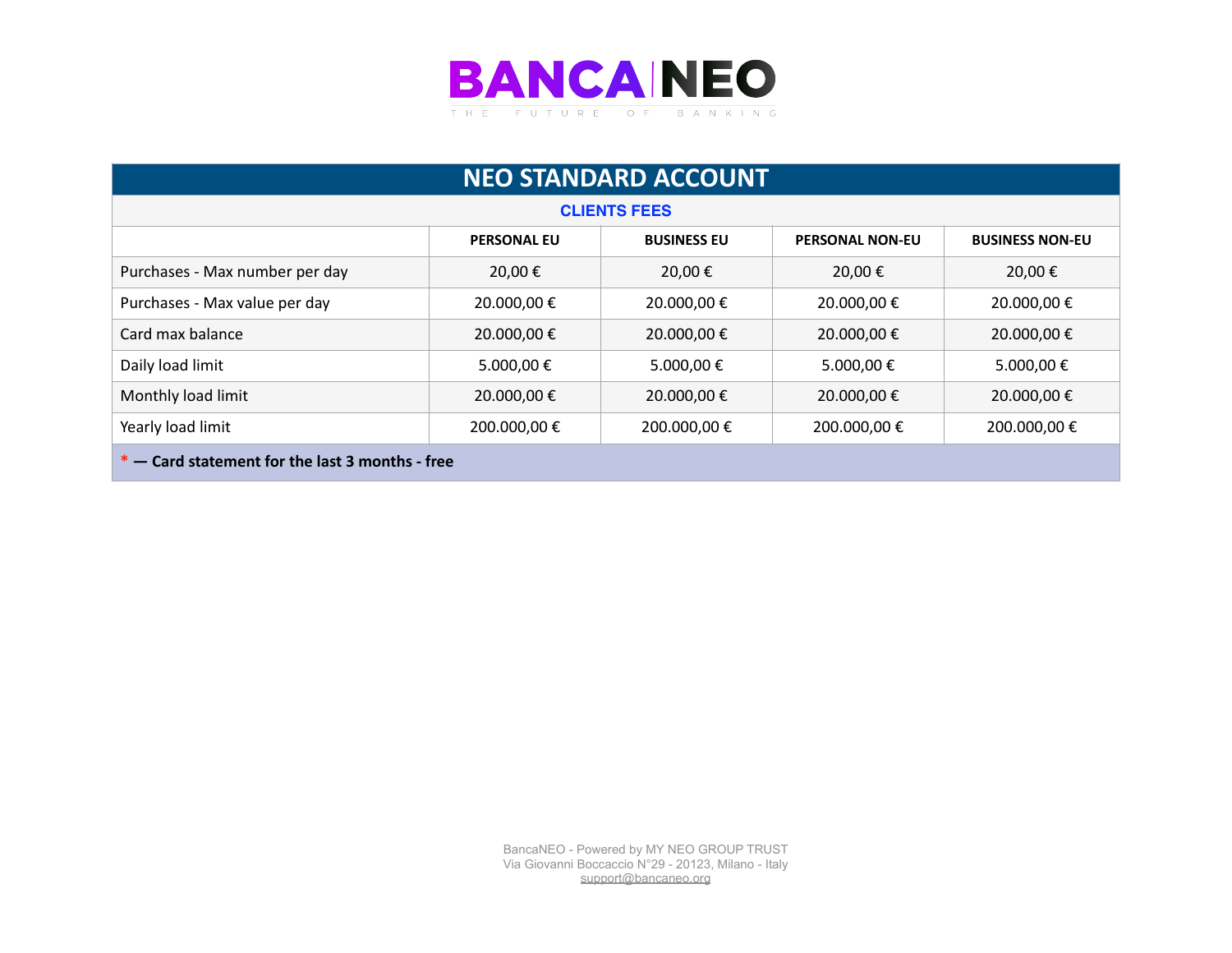

## **NEO PLUS ACCOUNT**

| <b>CLIENTS FEES</b>                                        |                    |                    |                        |                        |  |
|------------------------------------------------------------|--------------------|--------------------|------------------------|------------------------|--|
|                                                            | <b>PERSONAL EU</b> | <b>BUSINESS EU</b> | <b>PERSONAL NON-EU</b> | <b>BUSINESS NON-EU</b> |  |
| <b>CURRENT ACCOUNT</b>                                     |                    |                    |                        |                        |  |
| Account opening                                            | $0,00 \in$         | 30,00€             | 15,00€                 | 50,00€                 |  |
| Additional account opening                                 | 5,00€              | 9,99€              | 7,00€                  | 15,00€                 |  |
| Monthly maintenance fee                                    | 9,99€              | 40,99€             | 12,99€                 | 79,99€                 |  |
| Minimum balance                                            | FREE               | 500,00€            | <b>FREE</b>            | 500,00€                |  |
| <b>PAYMENTS</b>                                            |                    |                    |                        |                        |  |
| Incoming/outgoing internal transfer within NEO/<br>SATCHEL | FREE               | <b>FREE</b>        | <b>FREE</b>            | <b>FREE</b>            |  |
| <b>SEPA outgoing Transfer</b>                              | 3,00€              | 4,00€              | 4,00€                  | 5,00€                  |  |
| <b>SEPA</b> incoming Transfer                              | 3,00€              | 4,00€              | 4,00€                  | 5,00€                  |  |
| <b>SWIFT</b> outgoing Transfer                             | 25,00€             | 25,00€             | 25,00€                 | 25,00€                 |  |
| 0,35% Min.25 € Max 400 €                                   | 400,00€            | 400,00€            | 400,00€                | 400,00€                |  |
|                                                            | 0,35%              | 0,40%              | 0,40%                  | 0,50%                  |  |
| <b>SWIFT</b> incoming Transfer                             | 15,00€             | 15,00€             | 15,00€                 | 15,00€                 |  |
| 0,15%, Min.15 euro. Max 150                                | 150,00€            | 150,00€            | 150,00€                | 150,00€                |  |
|                                                            | 0,20%              | 0,30%              | 0,20%                  | 0,30%                  |  |
| <b>OTHER FEES</b>                                          |                    |                    |                        |                        |  |
| <b>SWIFT/SEPA</b> confirmation                             | 15,00€             | 25,00€             | 15,00€                 | 25,00€                 |  |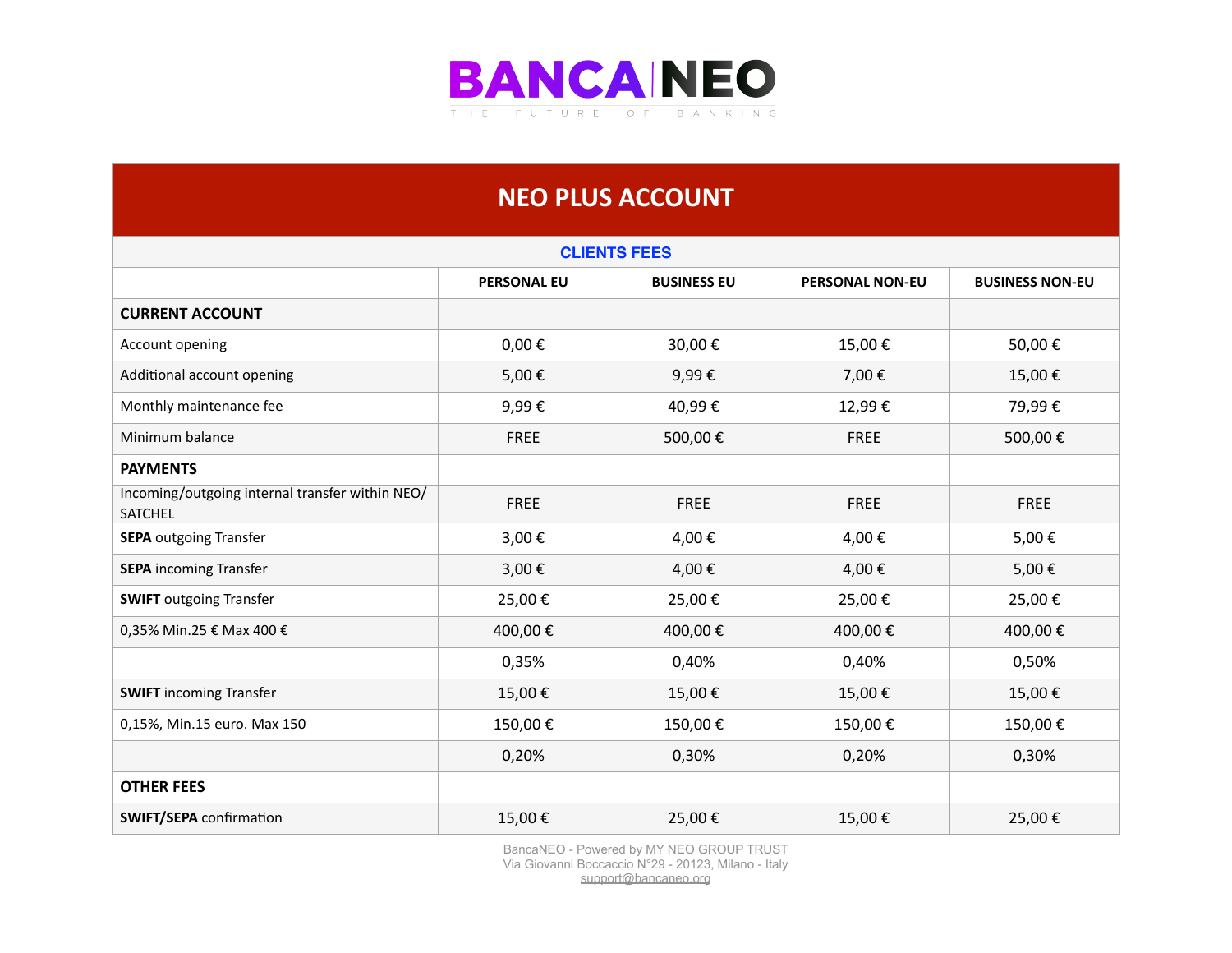

| <b>NEO PLUS ACCOUNT</b>      |                    |                    |                        |                        |  |
|------------------------------|--------------------|--------------------|------------------------|------------------------|--|
| <b>CLIENTS FEES</b>          |                    |                    |                        |                        |  |
|                              | <b>PERSONAL EU</b> | <b>BUSINESS EU</b> | <b>PERSONAL NON-EU</b> | <b>BUSINESS NON-EU</b> |  |
| Payment reversal fee         | 70,00€             | 70,00€             | 70,00€                 | 70,00€                 |  |
| Account closing              | $0,00 \in$         | 70,00€             | $0,00 \in$             | 70,00€                 |  |
| Compliance audit             | 150,00€            | 600,00€            | 150,00€                | 600,00€                |  |
| Official reference letter    | 20,00€             | 20,00€             | 20,00€                 | 20,00€                 |  |
| Amendment request            | 20,00€             | 30,00€             | 20,00€                 | 30,00€                 |  |
| <b>CARDS TARIFS /FEES</b>    |                    |                    |                        |                        |  |
| CARD ISSUANCE (plastic card) | 10,00 €            | 20,00€             | 10,00€                 | 20,00€                 |  |
| <b>VIRTUAL CARDS</b>         |                    |                    |                        |                        |  |
| Monthly card fee             | 1,50 €             | 2,50€              | 2,50€                  | 3,00€                  |  |
| <b>ISSUING</b>               | $0,50 \in$         | 1,50 €             | 1,50€                  | 2,00 €                 |  |
|                              |                    |                    |                        |                        |  |
| <b>PHYSICAL CARDS</b>        |                    |                    |                        |                        |  |
| Monthly card fee             | 3,00 €             | 5,00€              | 6,00€                  | 8,00€                  |  |
| Card loading fee             | 0,15% or 5,00€     | 0,15% or 5,00€     | 0,15% or 5,00€         | 0,15% or 5,00€         |  |
| ATM/Cash domestic            | 1,25€              | 1,25€              | 1,25€                  | $1,25 \in$             |  |
| ATM/Cash international       | $2\% + 1,00 \in$   | $2% + 1,00E$       | $2% + 1,00E$           | $2\% + 1,00 \in$       |  |
| POS purchases domestic       | $0,3% + 0,15E$     | $0,3% + 0,15E$     | $0,3% + 0,15E$         | $0,3% + 0,15E$         |  |
| POS purchases international  | $1,5% + 0,75 \in$  | $1,5% + 0,75E$     | $1,5% + 0,75E$         | $1,5%$ + 0,75€         |  |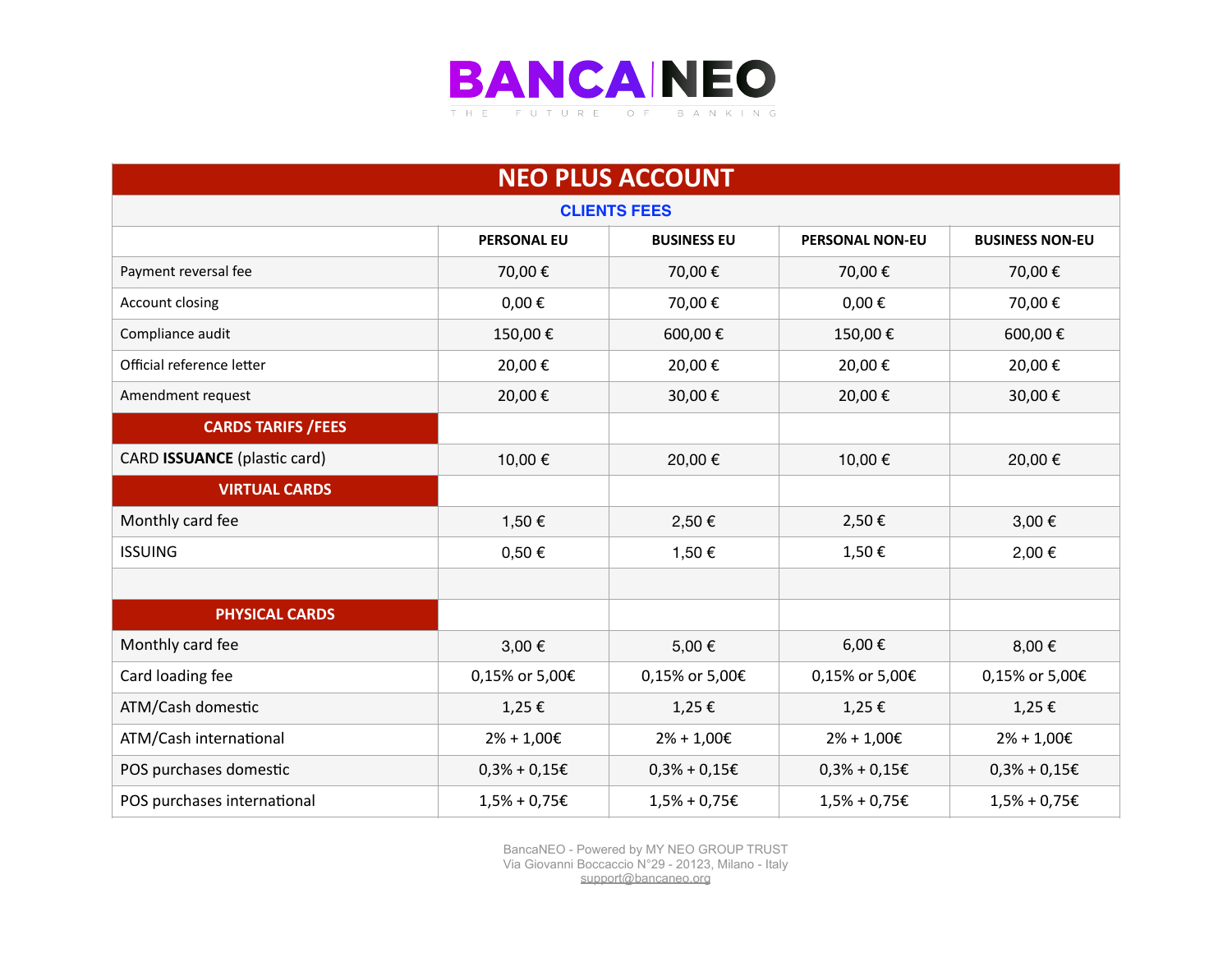

| <b>NEO PLUS ACCOUNT</b>                                   |                    |                    |                        |                        |  |
|-----------------------------------------------------------|--------------------|--------------------|------------------------|------------------------|--|
| <b>CLIENTS FEES</b>                                       |                    |                    |                        |                        |  |
|                                                           | <b>PERSONAL EU</b> | <b>BUSINESS EU</b> | <b>PERSONAL NON-EU</b> | <b>BUSINESS NON-EU</b> |  |
| <b>Transaction decline</b>                                | 2,00€              | 2,00€              | 2,00€                  | 2,00€                  |  |
| Pin Change fee                                            | 2,00€              | 2,00€              | 2,00€                  | 2,00€                  |  |
| Card replacements                                         | 5,00€              | 5,00€              | 5,00€                  | 5,00€                  |  |
| Card recycling fee (Support Plastic Recycling<br>Charity) | 3,00€              | 3,00€              | 3,00€                  | 3,00€                  |  |
| <b>ATM Balance Inquiry</b>                                | 1,00€              | 1,00€              | 1,00€                  | 1,00€                  |  |
| Refundable deposit                                        | 30,00€             | 30,00€             | 30,00€                 | 30,00€                 |  |
| Card statement *                                          | 45,00€             | 45,00€             | 45,00€                 | 45,00€                 |  |
| <b>CARD SHIPPING</b>                                      |                    |                    |                        |                        |  |
| Express shipping EU (2-3 days)                            |                    |                    | 50,00€                 |                        |  |
| Express shipping worldwide (3-5 days)                     |                    |                    | 80,00€                 |                        |  |
| Regular post shipping (15-20 days)                        |                    |                    | 5,00€                  |                        |  |
| <b>CARD LIMITS</b>                                        |                    |                    |                        |                        |  |
| ATM - Max value per transaction                           | 500,00€            | 500,00€            | 500,00€                | 500,00€                |  |
| ATM - Max number per day                                  | 10,00€             | 10,00€             | 10,00€                 | 10,00€                 |  |
| ATM - Max value per day                                   | 2.500,00€          | 2.500,00€          | 2.500,00€              | 2.500,00€              |  |
| Ecommerce - Max value per transaction                     | 2.500,00€          | 2.500,00€          | 2.500,00€              | 2.500,00€              |  |
| Ecommerce - Max number per day                            | 20,00€             | 20,00€             | 20,00€                 | 20,00€                 |  |
| Ecommerce - Max value per day                             | 2.500,00€          | 2.500,00€          | 2.500,00€              | 2.500,00€              |  |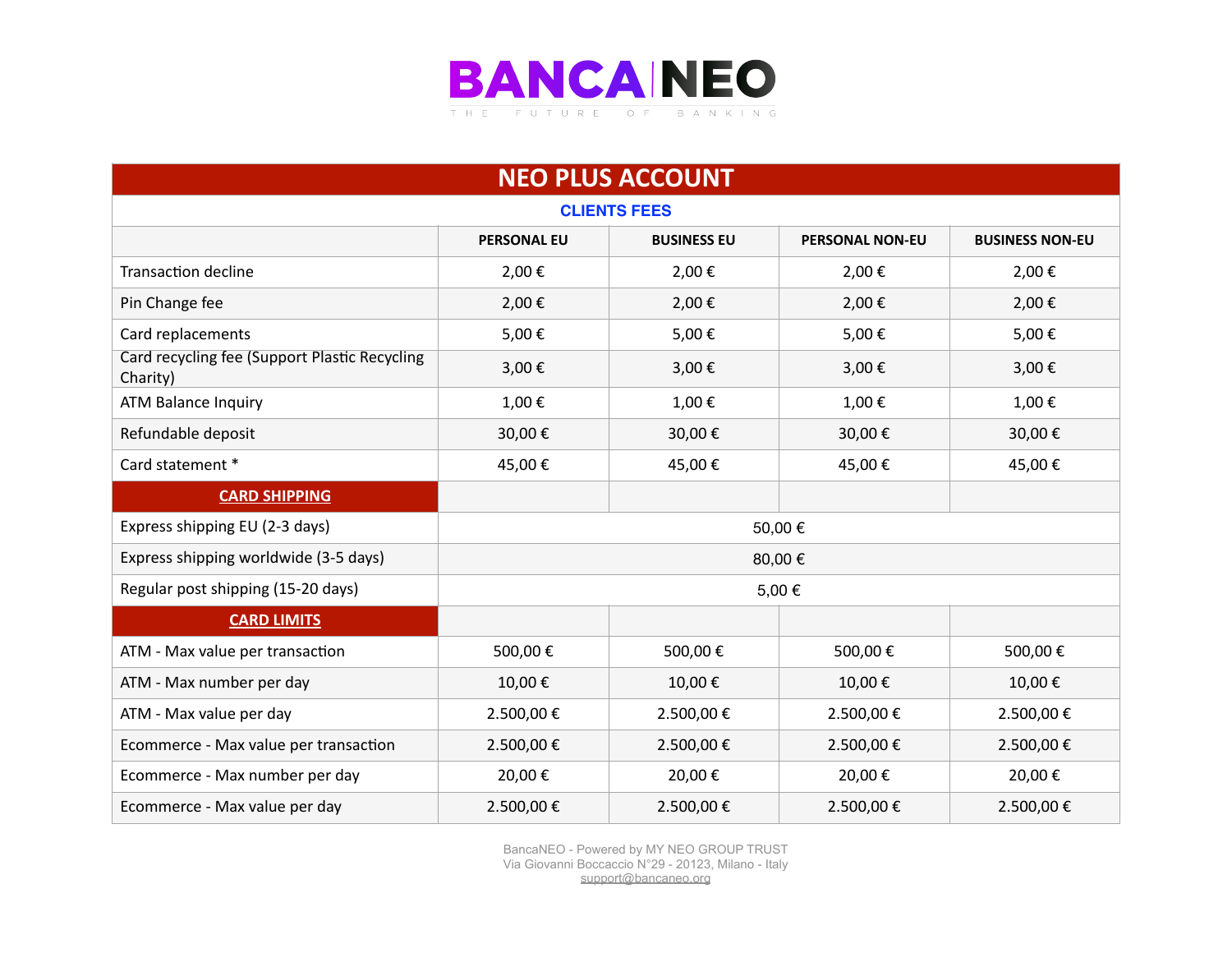

| <b>NEO PLUS ACCOUNT</b>                           |                    |                    |                        |                        |  |
|---------------------------------------------------|--------------------|--------------------|------------------------|------------------------|--|
| <b>CLIENTS FEES</b>                               |                    |                    |                        |                        |  |
|                                                   | <b>PERSONAL EU</b> | <b>BUSINESS EU</b> | <b>PERSONAL NON-EU</b> | <b>BUSINESS NON-EU</b> |  |
| Purchases - Max value per transaction             | 5.000,00€          | 5.000,00€          | 5.000,00€              | 5.000,00€              |  |
| Purchases - Max number per day                    | 20,00€             | 20.00€             | 20,00 €                | 20,00€                 |  |
| Purchases - Max value per day                     | 20.000,00€         | 20.000,00€         | 20.000,00 €            | 20.000,00€             |  |
| Card max balance                                  | 20.000,00€         | 20.000,00€         | 20.000,00 €            | 20.000,00 €            |  |
| Daily load limit                                  | 5.000,00€          | 5.000,00€          | 5.000,00€              | 5.000,00€              |  |
| Monthly load limit                                | 20.000,00€         | 20.000,00 €        | 20.000,00€             | 20.000,00 €            |  |
| Yearly load limit                                 | 200.000,00€        | 200.000,00 €       | 200.000,00 €           | 200.000,00€            |  |
| $*$ – Card statement for the last 3 months - free |                    |                    |                        |                        |  |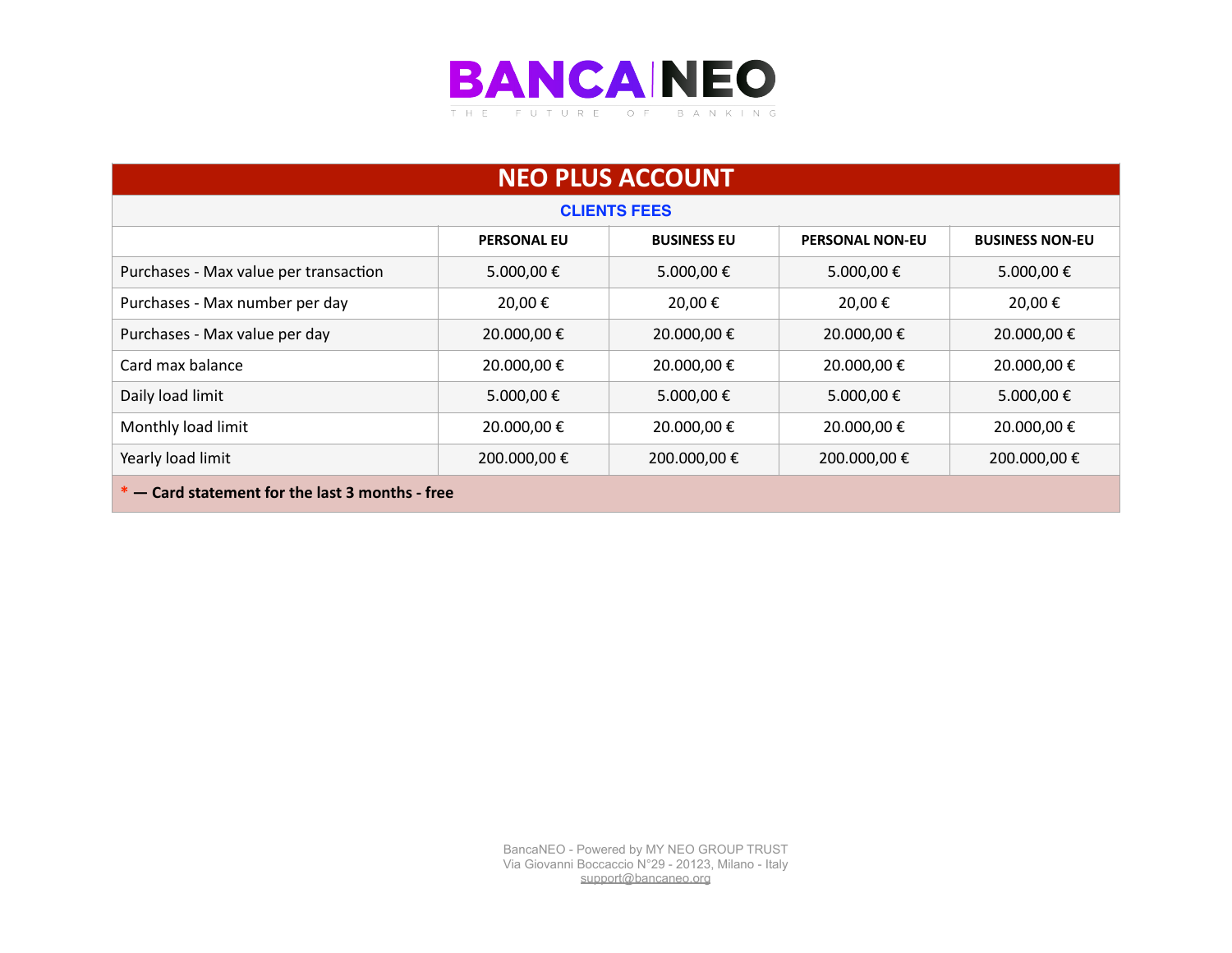

## **NEO SMART ACCOUNT**

| <b>CLIENTS FEES</b>                                       |                    |                    |                        |                        |
|-----------------------------------------------------------|--------------------|--------------------|------------------------|------------------------|
|                                                           | <b>PERSONAL EU</b> | <b>BUSINESS EU</b> | <b>PERSONAL NON-EU</b> | <b>BUSINESS NON-EU</b> |
| <b>CURRENT ACCOUNT</b>                                    |                    |                    |                        |                        |
| Account opening                                           | $0,00 \in$         | 30,00€             | 15,00€                 | 50,00€                 |
| Additional account opening                                | 5,00€              | 10,99€             | 7,00€                  | 15,00€                 |
| Monthly maintenance fee                                   | 14,99€             | 54,99€             | 19,99€                 | 89,99€                 |
| Minimum balance                                           | <b>FREE</b>        | 500,00€            | <b>FREE</b>            | 500,00€                |
| <b>PAYMENTS</b>                                           |                    |                    |                        |                        |
| Incoming/outgoing internal transfer within<br>NEO/SATCHEL | <b>FREE</b>        | <b>FREE</b>        | <b>FREE</b>            | <b>FREE</b>            |
| <b>SEPA outgoing Transfer</b>                             | 2,00€              | 3,00€              | 3,00€                  | 4,00€                  |
| <b>SEPA</b> incoming Transfer                             | 2,00€              | 3,00€              | 3,00€                  | 4,00€                  |
| <b>SWIFT</b> outgoing Transfer                            | 25,00€             | 25,00€             | 25,00€                 | 25,00€                 |
| 0,35% Min.25 € Max 400 €                                  | 400,00€            | 400,00€            | 400,00€                | 400,00€                |
|                                                           | 0,35%              | 0,40%              | 0,40%                  | 0,50%                  |
| <b>SWIFT</b> incoming Transfer                            | 15,00€             | 15,00€             | 15,00€                 | 15,00€                 |
| 0,15%, Min.15 euro. Max 150                               | 150,00€            | 150,00€            | 150,00€                | 150,00€                |
|                                                           | 0,20%              | 0,30%              | 0,20%                  | 0,30%                  |
| <b>OTHER FEES</b>                                         |                    |                    |                        |                        |
| <b>SWIFT/SEPA</b> confirmation                            | 15,00€             | 25,00€             | 15,00€                 | 25,00€                 |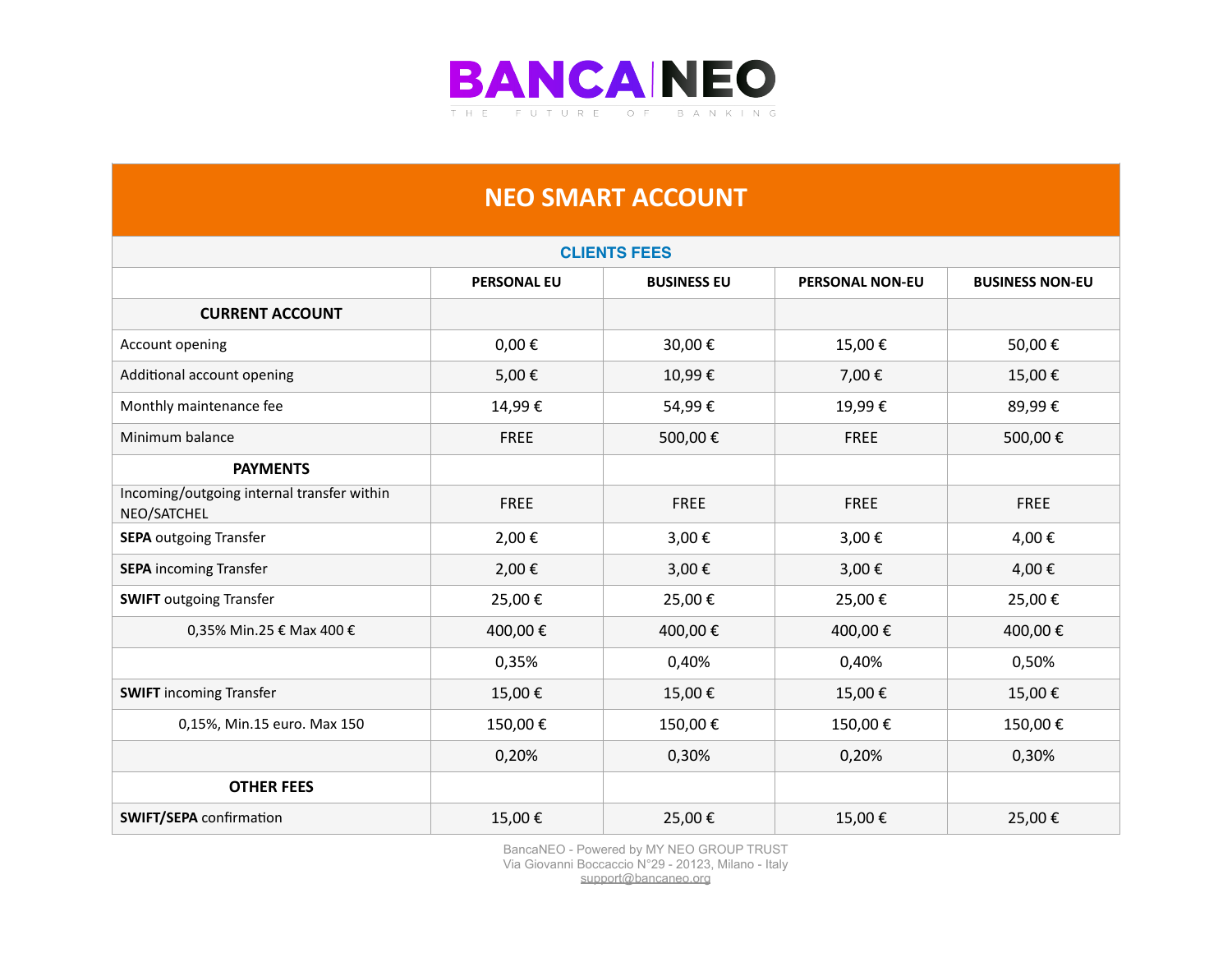

| <b>NEO SMART ACCOUNT</b>          |                    |                    |                        |                        |  |
|-----------------------------------|--------------------|--------------------|------------------------|------------------------|--|
| <b>CLIENTS FEES</b>               |                    |                    |                        |                        |  |
|                                   | <b>PERSONAL EU</b> | <b>BUSINESS EU</b> | <b>PERSONAL NON-EU</b> | <b>BUSINESS NON-EU</b> |  |
| Payment reversal fee              | 70,00€             | 70,00€             | 70,00€                 | 70,00€                 |  |
| Account closing                   | $ \epsilon$        | 70,00€             | $ \epsilon$            | 70,00€                 |  |
| Compliance audit                  | 150,00€            | 600,00€            | 150,00€                | 600,00€                |  |
| Official reference letter         | 20,00€             | 20,00€             | 20,00€                 | 20,00€                 |  |
| <b>CARDS TARIFS / FEES</b>        |                    |                    |                        |                        |  |
| CARD ISSUANCE (plastic card)      | 10,00 €            | 20,00€             | 10,00 €                | 20,00€                 |  |
| <b>VIRTUAL CARDS</b>              |                    |                    |                        |                        |  |
| Monthly card fee (free)           | $0,00 \in$         | $0,00 \in$         | $0,00 \in$             | $0,00 \in$             |  |
| ISSUING (free)                    | $0,00 \in$         | $0,00 \in$         | $0,00 \in$             | $0,00 \in$             |  |
|                                   |                    |                    |                        |                        |  |
| <b>PHYSICAL CARDS</b>             |                    |                    |                        |                        |  |
| Monthly card fee (free of charge) | $0,00 \in$         | $0,00 \in$         | $0,00 \in$             | $0,00 \in$             |  |
| Card loading fee                  | 0,15% or 5,00€     | 0,15% or 5,00€     | 0,15% or 5,00€         | 0,15% or 5,00€         |  |
| ATM/Cash domestic                 | 1,25€              | 1,25€              | 1,25€                  | 1,25€                  |  |
| ATM/Cash international            | $2\% + 1,00 \in$   | $2% + 1,00E$       | $2% + 1,00E$           | $2% + 1,00E$           |  |
| POS purchases domestic            | $0,3% + 0,15E$     | $0,3% + 0,15€$     | $0,3% + 0,15€$         | $0,3% + 0,15€$         |  |
| POS purchases international       | $1,5%$ + 0,75€     | $1,5%$ + 0,75€     | $1,5%$ + 0,75€         | $1,5% + 0,75E$         |  |
| <b>Transaction decline</b>        | 2,00€              | 2,00€              | 2,00€                  | 2,00€                  |  |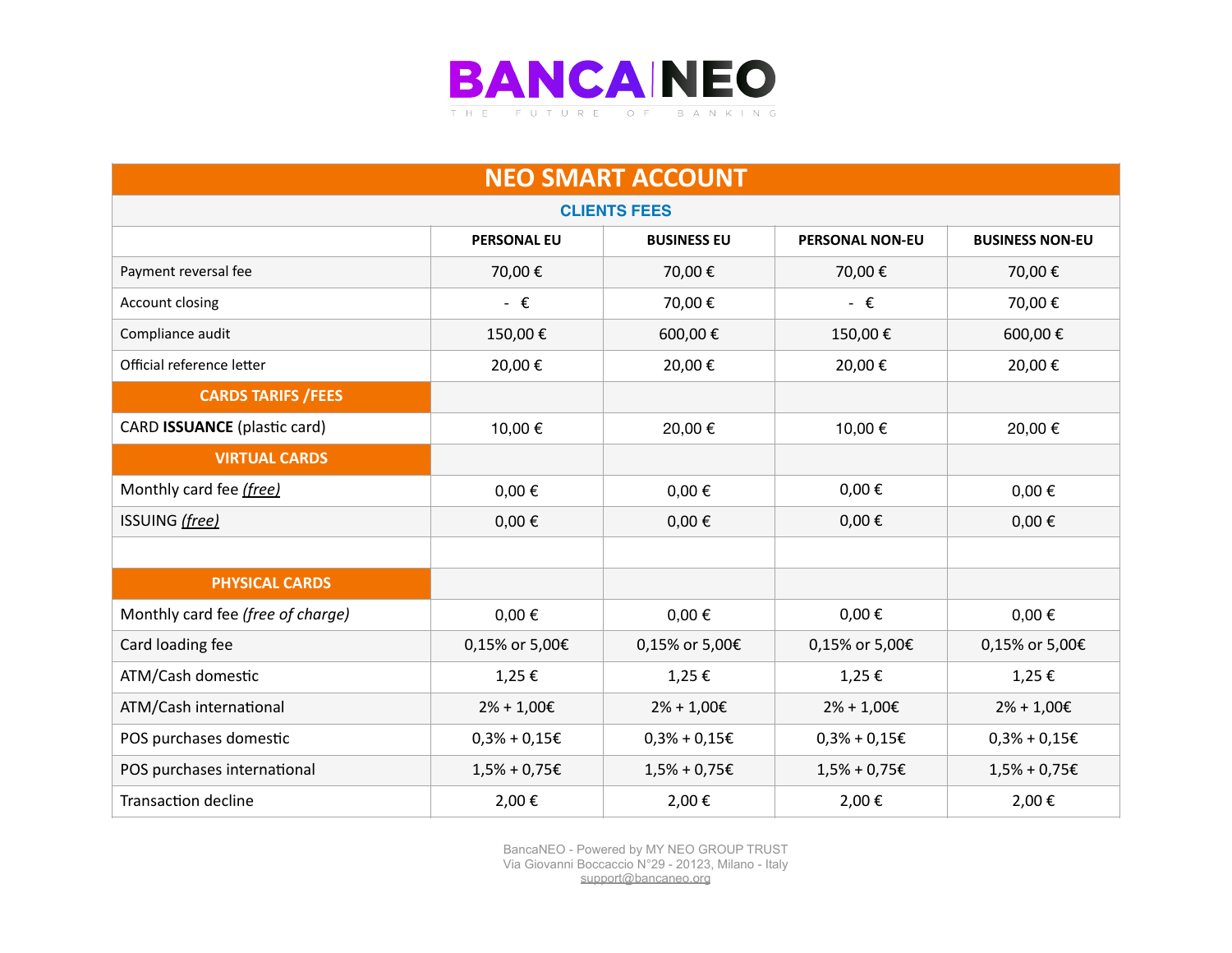

| <b>NEO SMART ACCOUNT</b>                                  |                    |                    |                        |                        |
|-----------------------------------------------------------|--------------------|--------------------|------------------------|------------------------|
| <b>CLIENTS FEES</b>                                       |                    |                    |                        |                        |
|                                                           | <b>PERSONAL EU</b> | <b>BUSINESS EU</b> | <b>PERSONAL NON-EU</b> | <b>BUSINESS NON-EU</b> |
| Pin Change fee                                            | 2,00€              | 2,00€              | 2,00€                  | 2,00€                  |
| Card replacements                                         | 5,00€              | 5,00€              | 5,00€                  | 5,00€                  |
| Card recycling fee (Support Plastic<br>Recycling Charity) | 3,00€              | 3,00€              | 3,00€                  | 3,00€                  |
| <b>ATM Balance Inquiry</b>                                | 1,00€              | 1,00€              | 1,00€                  | 1,00€                  |
| Refundable deposit                                        | 30,00€             | 30,00€             | 30,00€                 | 30,00€                 |
| Card statement *                                          | 45,00€             | 45,00€             | 45,00€                 | 45,00€                 |
| <b>CARD SHIPPING</b>                                      |                    |                    |                        |                        |
| Express shipping EU (2-3 days)                            |                    |                    | 50,00€                 |                        |
| Express shipping worldwide (3-5 days)                     |                    |                    | 80,00€                 |                        |
| Regular post shipping (15-20 days)                        |                    |                    | 5,00€                  |                        |
| <b>CARD LIMITS</b>                                        |                    |                    |                        |                        |
| ATM - Max value per transaction                           | 500,00€            | 500,00€            | 500,00€                | 500,00€                |
| ATM - Max number per day                                  | 10,00€             | 10,00€             | 10,00€                 | 10,00€                 |
| ATM - Max value per day                                   | 2.500,00€          | 2.500,00€          | 2.500,00 €             | 2.500,00€              |
| Ecommerce - Max value per transaction                     | 2.500,00€          | 2.500,00€          | 2.500,00€              | 2.500,00€              |
| Ecommerce - Max number per day                            | 20,00€             | 20,00€             | 20,00€                 | 20,00€                 |
| Ecommerce - Max value per day                             | 2.500,00€          | 2.500,00€          | 2.500,00€              | 2.500,00€              |
| Purchases - Max value per transaction                     | 5.000,00€          | 5.000,00€          | 5.000,00€              | 5.000,00€              |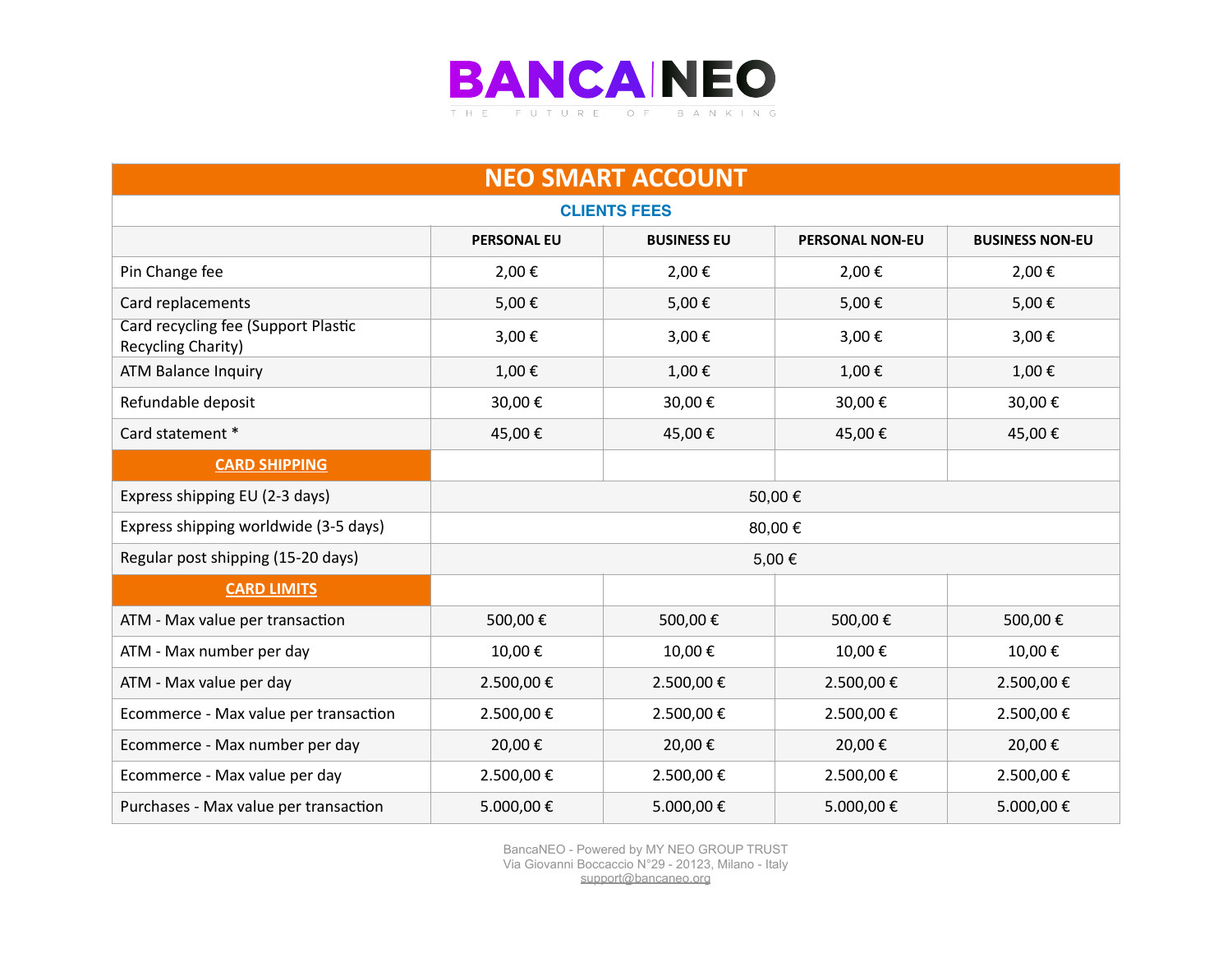

| <b>NEO SMART ACCOUNT</b>                                                                     |             |                     |              |             |  |
|----------------------------------------------------------------------------------------------|-------------|---------------------|--------------|-------------|--|
|                                                                                              |             | <b>CLIENTS FEES</b> |              |             |  |
| <b>PERSONAL EU</b><br><b>BUSINESS EU</b><br><b>PERSONAL NON-EU</b><br><b>BUSINESS NON-EU</b> |             |                     |              |             |  |
| Purchases - Max number per day                                                               | 20,00 €     | 20,00€              | 20,00€       | 20,00€      |  |
| Purchases - Max value per day                                                                | 20.000,00 € | 20.000,00 €         | 20.000,00 €  | 20.000,00 € |  |
| Card max balance                                                                             | 20.000,00 € | 20.000,00 €         | 20.000,00 €  | 20.000,00 € |  |
| Daily load limit                                                                             | 5.000,00€   | 5.000,00 €          | 5.000,00 €   | 5.000,00€   |  |
| Monthly load limit                                                                           | 20.000,00 € | 20.000,00 €         | 20.000,00 €  | 20.000,00 € |  |
| Yearly load limit                                                                            | 200.000,00€ | 200.000,00€         | 200.000,00 € | 200.000,00€ |  |
| * - Card statement for the last 3 months - free                                              |             |                     |              |             |  |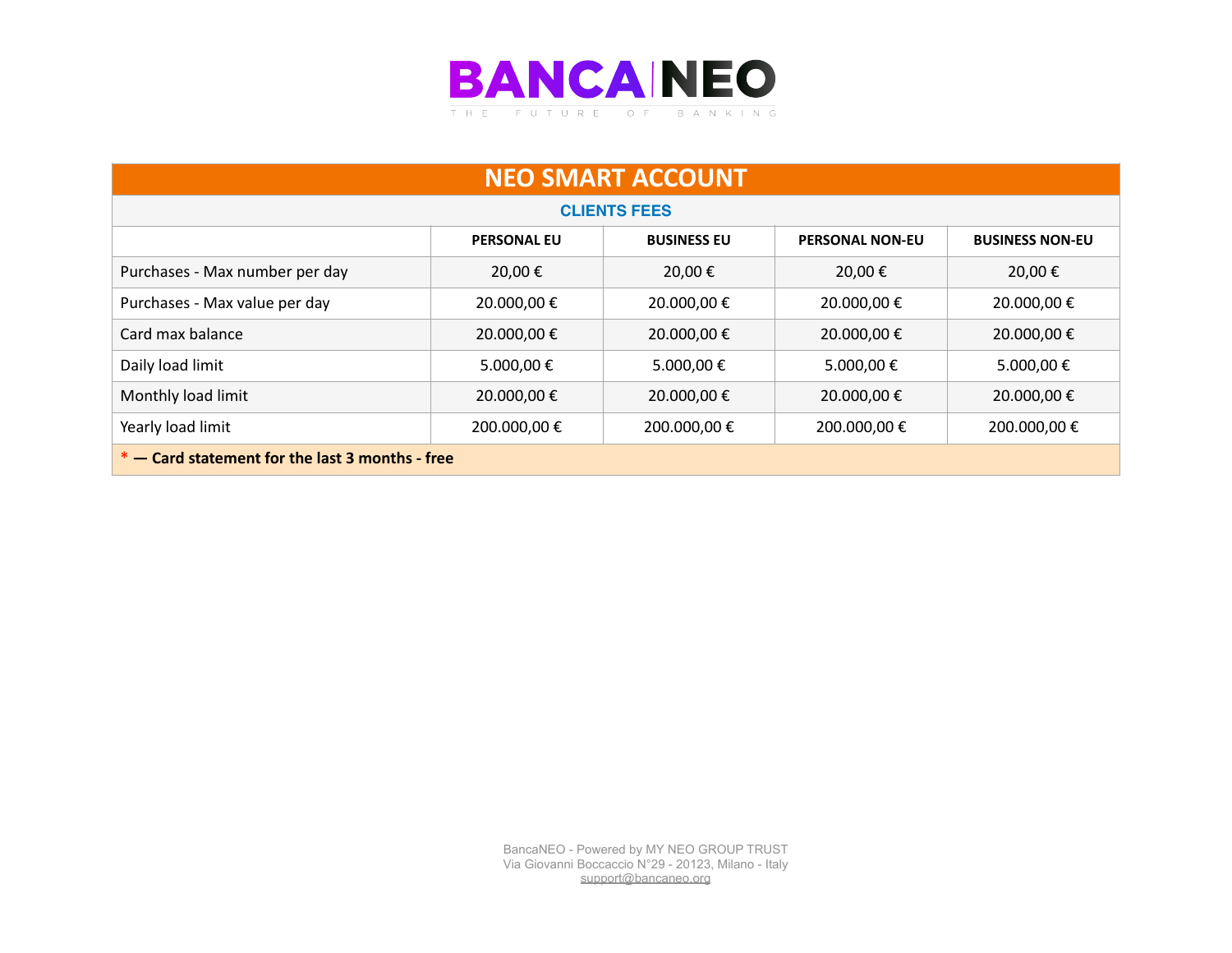

| <b>NEO CIRCLE ACCOUNT</b><br>Exclusively reserved to NEO CIRCLE members* |                    |                    |                        |                        |  |  |
|--------------------------------------------------------------------------|--------------------|--------------------|------------------------|------------------------|--|--|
| <b>CLIENTS FEES</b>                                                      |                    |                    |                        |                        |  |  |
|                                                                          | <b>PERSONAL EU</b> | <b>BUSINESS EU</b> | <b>PERSONAL NON-EU</b> | <b>BUSINESS NON-EU</b> |  |  |
| <b>CURRENT ACCOUNT</b>                                                   |                    |                    |                        |                        |  |  |
| Account opening                                                          | $0,00 \in$         | 20,00€             | 10,00€                 | 40,00€                 |  |  |
| Additional account opening                                               | 5,00€              | 10,99€             | 7,00€                  | 15,00€                 |  |  |
| Monthly maintenance fee                                                  | 19,99€             | 44,99€             | 19,99€                 | 90,00€                 |  |  |
| Minimum balance                                                          | <b>FREE</b>        | 500,00€            | <b>FREE</b>            | 500,00€                |  |  |
| <b>PAYMENTS</b>                                                          |                    |                    |                        |                        |  |  |
| Incoming/outgoing internal transfer within<br>NEO/SATCHEL                | <b>FREE</b>        | <b>FREE</b>        | <b>FREE</b>            | <b>FREE</b>            |  |  |
| <b>SEPA</b> outgoing Transfer                                            | 1,00€              | 4,00€              | 3,00€                  | 5,00€                  |  |  |
| <b>SEPA incoming Transfer</b>                                            | 1,00€              | 4,00€              | 3,00€                  | 4,00€                  |  |  |
| <b>SWIFT</b> outgoing Transfer                                           | 25,00€             | 25,00€             | 25,00€                 | 25,00€                 |  |  |
| 0,35% Min.25 € Max 400 €                                                 | 400,00€            | 400,00€            | 400,00€                | 400,00€                |  |  |
|                                                                          | 0,35%              | 0,40%              | 0,40%                  | 0,50%                  |  |  |
| <b>SWIFT</b> incoming Transfer                                           | 15,00€             | 15,00€             | 15,00€                 | 15,00€                 |  |  |
| 0,15%, Min.15 euro. Max 150                                              | 150,00€            | 150,00€            | 150,00€                | 150,00€                |  |  |
|                                                                          | 0,20%              | 0,30%              | 0,20%                  | 0,30%                  |  |  |
| <b>OTHER FEES</b>                                                        |                    |                    |                        |                        |  |  |
| <b>SWIFT/SEPA</b> confirmation                                           | 15,00€             | 25,00€             | 15,00€                 | 25,00€                 |  |  |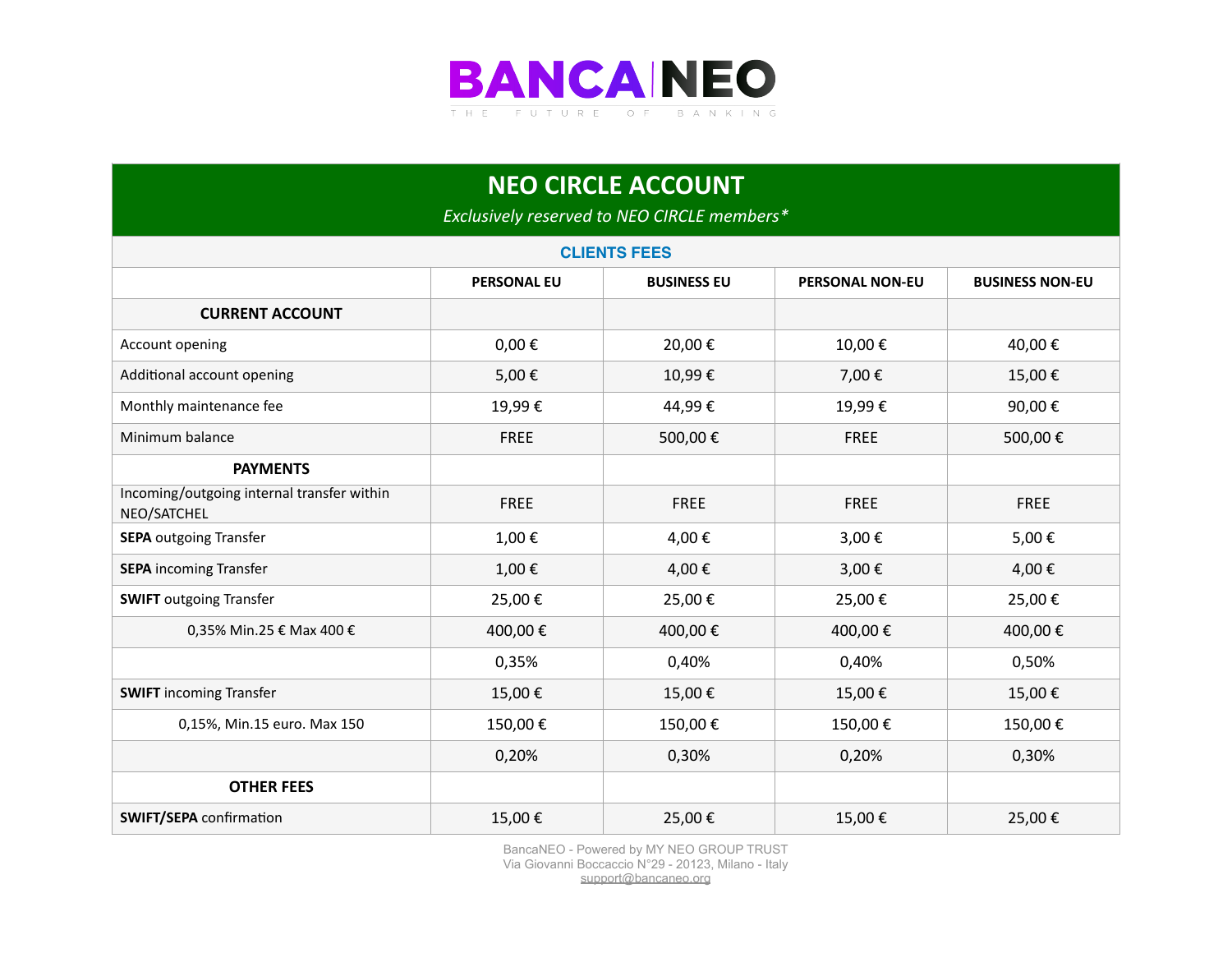

| <b>NEO CIRCLE ACCOUNT</b>    |                    |                    |                        |                        |  |
|------------------------------|--------------------|--------------------|------------------------|------------------------|--|
| <b>CLIENTS FEES</b>          |                    |                    |                        |                        |  |
|                              | <b>PERSONAL EU</b> | <b>BUSINESS EU</b> | <b>PERSONAL NON-EU</b> | <b>BUSINESS NON-EU</b> |  |
| Payment reversal fee         | 70,00€             | 70,00€             | 70,00€                 | 70,00€                 |  |
| Account closing              | $0,00 \in$         | 70,00€             | $0,00 \in$             | 70,00€                 |  |
| Compliance audit             | 150,00€            | 600,00€            | 150,00€                | 600,00€                |  |
| Official reference letter    | 20,00€             | 20,00€             | 20,00€                 | 20,00€                 |  |
| Amendment request            | 20,00€             | 30,00€             | 20,00€                 | 30,00€                 |  |
| <b>CARD TARIFS / FEES</b>    |                    |                    |                        |                        |  |
| CARD ISSUANCE (plastic card) | $0,00 \in$         | 10,00€             | 5,00€                  | 10,00€                 |  |
| <b>VIRTUAL CARDS</b>         |                    |                    |                        |                        |  |
| Monthly card fee (free)      | $0,00 \in$         | $0,00 \in$         | $0,00 \in$             | $0,00 \in$             |  |
| <b>ISSUING</b> (free)        | $0,00 \in$         | $0,00 \in$         | $0,00 \in$             | $0,00 \in$             |  |
|                              |                    |                    |                        |                        |  |
| <b>PHYSICAL CARDS</b>        |                    |                    |                        |                        |  |
| Monthly card fee             | $0,00 \in$         | $0,00 \in$         | $0,00 \in$             | $0,00 \in$             |  |
| Card loading fee             | 0,15% or 3,00€     | 0,15% or 3,00€     | 0,15% or 3,00€         | 0,15% or 3,00€         |  |
| ATM/Cash domestic            | 1,25€              | 1,25€              | 1,25€                  | 1,25€                  |  |
| ATM/Cash international       | $2\% + 1,00 \in$   | $2\% + 1,00 \in$   | $2% + 1,00E$           | $2\% + 1,00 \in$       |  |
| POS purchases domestic       | $0,3% + 0,15 \in$  | $0,3% + 0,15€$     | $0,3% + 0,15E$         | $0,3% + 0,15E$         |  |
| POS purchases international  | $1,5% + 0,75E$     | $1,5%$ + 0,75€     | $1,5%$ + 0,75€         | $1,5% + 0,75E$         |  |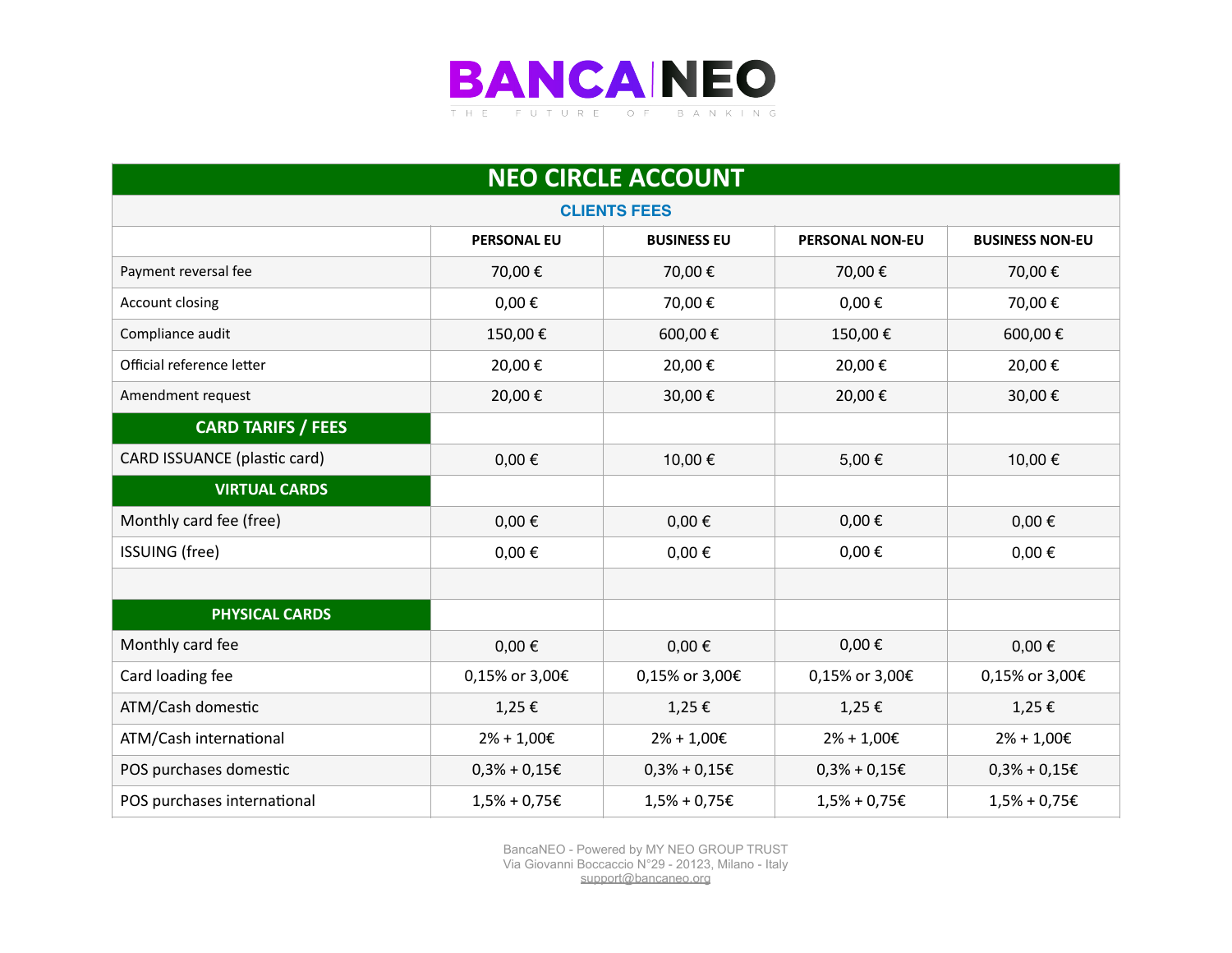

| <b>NEO CIRCLE ACCOUNT</b>                                 |                    |                    |                        |                        |  |
|-----------------------------------------------------------|--------------------|--------------------|------------------------|------------------------|--|
| <b>CLIENTS FEES</b>                                       |                    |                    |                        |                        |  |
|                                                           | <b>PERSONAL EU</b> | <b>BUSINESS EU</b> | <b>PERSONAL NON-EU</b> | <b>BUSINESS NON-EU</b> |  |
| <b>Transaction decline</b>                                | 2,00€              | 2,00€              | 2,00€                  | 2,00€                  |  |
| Pin Change fee                                            | 2,00€              | 2,00€              | 2,00€                  | 2,00€                  |  |
| Card replacements                                         | 5,00€              | 5,00€              | 5,00€                  | 5,00€                  |  |
| Card recycling fee (Support Plastic<br>Recycling Charity) | 3,00€              | 3,00€              | 3,00€                  | 3,00€                  |  |
| <b>ATM Balance Inquiry</b>                                | 1,00€              | 1,00€              | 1,00€                  | 1,00€                  |  |
| Refundable deposit                                        | 30,00€             | 30,00€             | 30,00€                 | 30,00€                 |  |
| Card statement **                                         | 45,00€             | 45,00€             | 45,00€                 | 45,00€                 |  |
| <b>CARD SHIPPING</b>                                      |                    |                    |                        |                        |  |
| Express shipping EU (2-3 days)                            | 50,00€             |                    |                        |                        |  |
| Express shipping worldwide (3-5 days)                     | 80,00€             |                    |                        |                        |  |
| Regular post shipping (15-20 days)                        | 5,00€              |                    |                        |                        |  |
| <b>CARD LIMITS</b>                                        |                    |                    |                        |                        |  |
| ATM - Max value per transaction                           | 500,00€            | 500,00€            | 500,00€                | 500,00€                |  |
| ATM - Max number per day                                  | 10,00€             | 10,00€             | 10,00€                 | 10,00€                 |  |
| ATM - Max value per day                                   | 2.500,00€          | 2.500,00€          | 2.500,00€              | 2.500,00€              |  |
| Ecommerce - Max value per transaction                     | 2.500,00€          | 2.500,00€          | 2.500,00€              | 2.500,00€              |  |
| Ecommerce - Max number per day                            | 20,00€             | 20,00€             | 20,00€                 | 20,00€                 |  |
| Ecommerce - Max value per day                             | 2.500,00€          | 2.500,00€          | 2.500,00€              | 2.500,00€              |  |